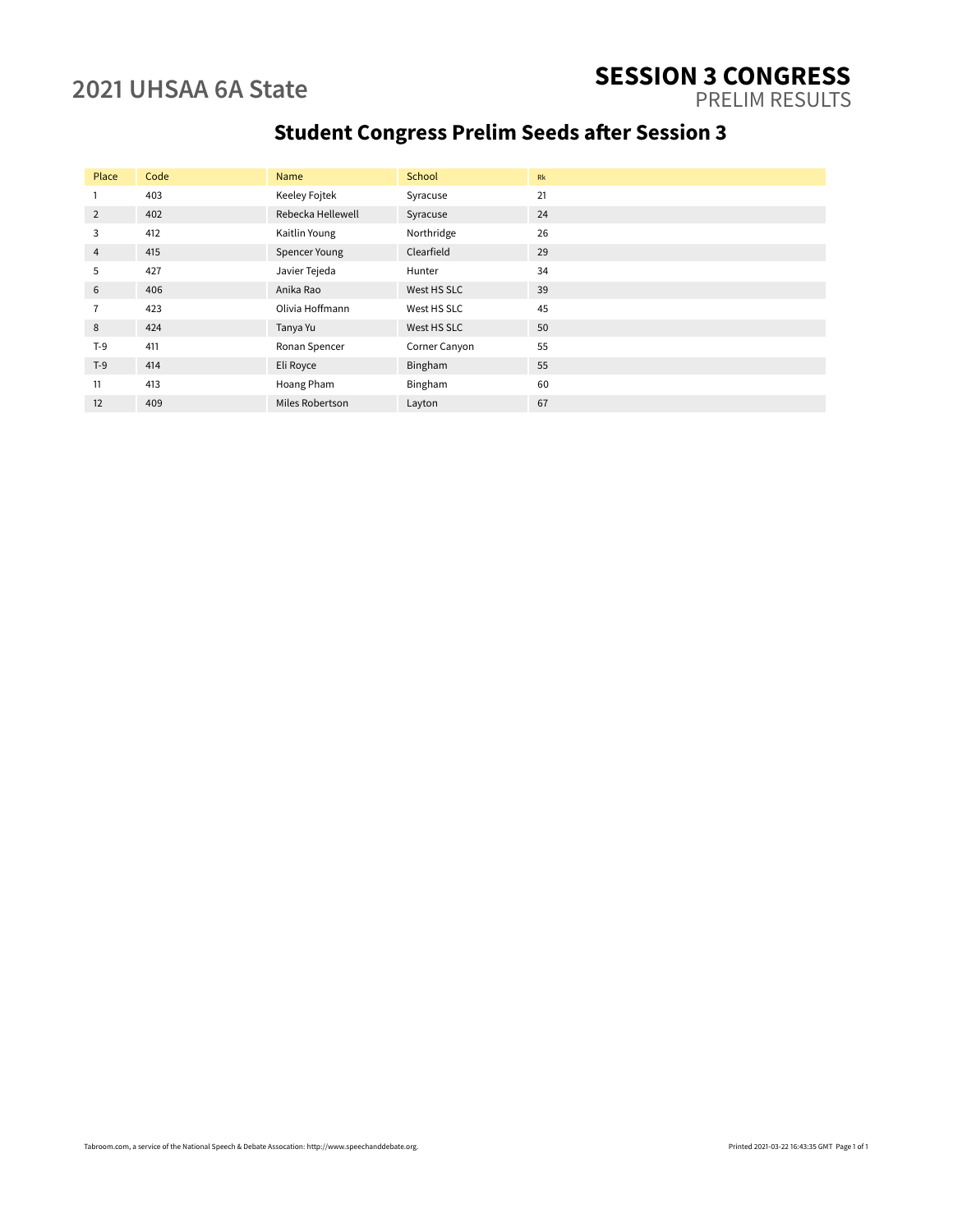#### **2021 UHSAA 6A State FINALS SPEECH** PRELIM RESULTS

### **Foreign Extemp Prelim Seeds after Final**

| Place          | Code | Name              | School       | Rk | <b>RkFn</b> | JPF <sub>n</sub> | <b>JPPm</b> | RkPm-1HL |
|----------------|------|-------------------|--------------|----|-------------|------------------|-------------|----------|
|                | 618  | Cash Mendenhall   | West HS SLC  | 14 |             |                  |             |          |
| $\overline{2}$ | 610  | Jacob Horne       | Clearfield   | 15 |             |                  |             |          |
| 3              | 609  | Kelsee Ure        | Clearfield   | 15 |             |                  |             |          |
| 4              | 617  | Alicia Du         | West HS SLC  | 17 |             |                  |             |          |
| 5              | 601  | John Vinh Duc Ong | Taylorsville | 20 |             |                  |             |          |
| 6              | 606  | Connor Sullivan   | Davis        | 24 |             |                  |             |          |
|                | 604  | August Singleton  | Davis        | 26 |             |                  |             |          |

### **Impromptu Prelim Seeds after Final**

| Place          | Code | Name            | School       | Rk | <b>RkFn</b> | <b>JPFn</b> | <b>JPPm</b> | RkPm-1HL |
|----------------|------|-----------------|--------------|----|-------------|-------------|-------------|----------|
|                | 809  | Jenna Keevy     | Davis        | 13 |             |             |             |          |
| 2              | 801  | Emily Horton    | Taylorsville | 16 |             |             |             |          |
| 3              | 833  | Grace McNair    | Westlake     | 16 |             |             |             |          |
| $\overline{4}$ | 828  | Kamryn McKenzie | Hunter       | 20 |             |             |             |          |
| 5              | 829  | Harley Cooke    | Clearfield   | 20 |             |             |             |          |
| 6              | 824  | Emmy Hillstead  | Lone Peak    | 24 |             |             |             | 4        |
|                | 835  | Kaiden Bogart   | Copper Hills | 26 |             |             |             |          |

#### **National Extemp Prelim Seeds after Final**

| Place          | Code | Name                    | School        | Rk | <b>RkFn</b> | <b>JPFn</b> | <b>JPPm</b> | RkPm-1HL |
|----------------|------|-------------------------|---------------|----|-------------|-------------|-------------|----------|
|                | 500  | Elise Buckner           | Granger High  | 15 |             |             |             |          |
| 2              | 513  | Rylan Earnhart          | Northridge    | 17 |             |             |             | 3        |
| 3              | 520  | Adelaide Parker         | West HS SLC   | 17 |             |             |             |          |
| $\overline{4}$ | 510  | <b>Ethan Rowser</b>     | Corner Canyon | 18 |             |             |             | 4        |
| 5              | 515  | <b>Hailey Einzinger</b> | Clearfield    | 19 |             |             |             |          |
| 6              | 517  | Caitlyn Le              | Bingham       | 20 |             |             |             | 4        |
|                | 516  | Ethan Foster            | Bingham       | 23 |             |             |             |          |

## **Original Oratory Prelim Seeds after Final**

| Place          | Code | Name                 | School       | <b>RkFn</b> | Rk | JPF <sub>n</sub> | <b>RcpPm</b> | RkPm-1HL |
|----------------|------|----------------------|--------------|-------------|----|------------------|--------------|----------|
|                | 716  | Ella Wallace         | Bingham      |             |    |                  | 3.50         |          |
| $\overline{2}$ | 701  | Ameena Ahmed         | Granger High |             | 13 |                  | 2.83         | 3        |
| 3              | 710  | Sophia Brown         | Davis        |             | 14 |                  | 3.00         |          |
|                | 717  | Audrey Fisher        | Bingham      |             | 18 |                  | 3.00         |          |
| 5              | 725  | Audrey Young         | West HS SLC  |             | 19 |                  | 3.33         |          |
| 6              | 736  | <b>Brandon Hurst</b> | Copper Hills |             | 25 |                  | 2.50         | 4        |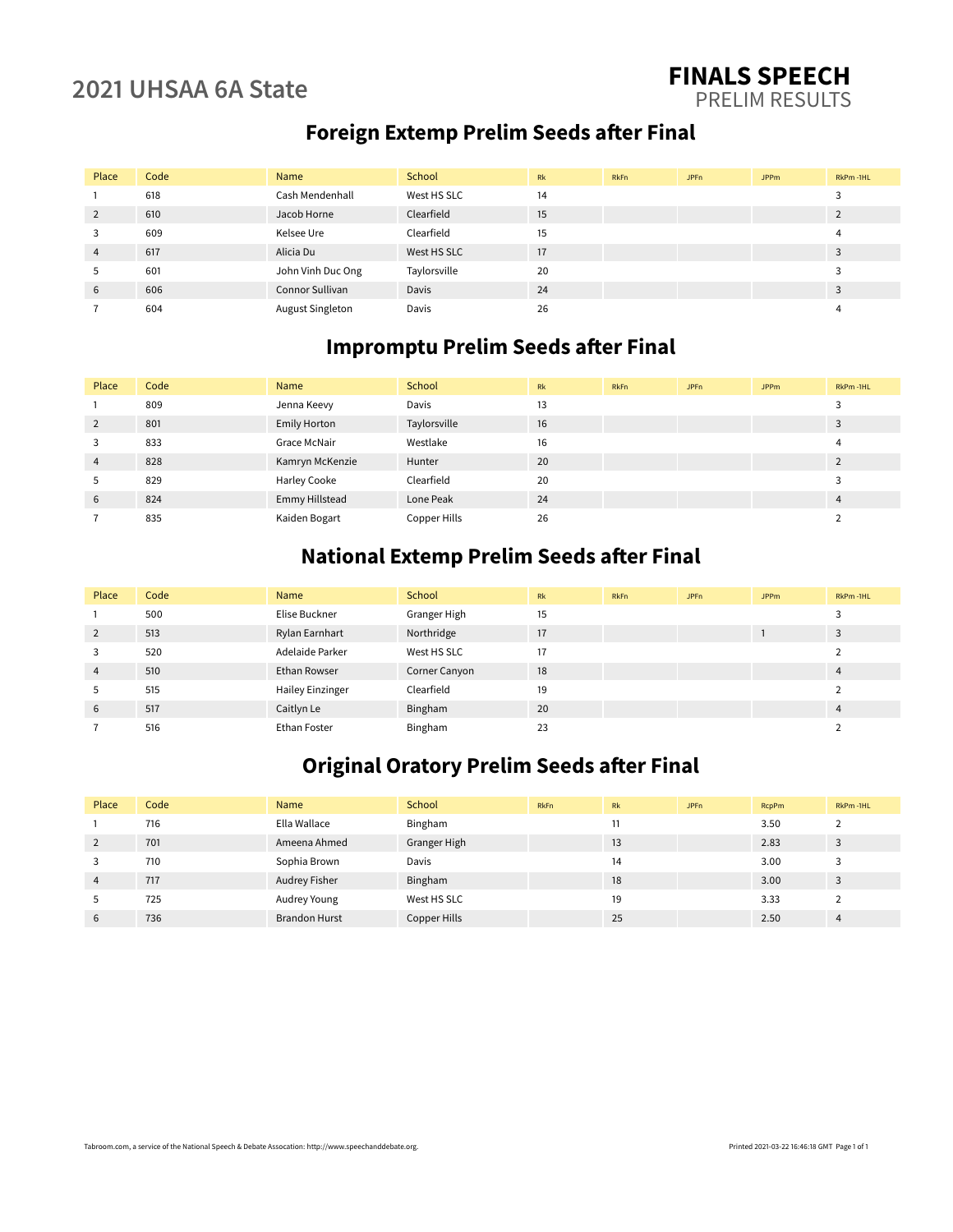#### **2021 UHSAA 6A State ELIM ROUND 2 POLICY** PRELIM RESULTS

## **Policy Prelim Seeds after Round 7**

| Place | Code | Name              | School       | WinPr |
|-------|------|-------------------|--------------|-------|
|       | 112  | Summerhays & Wall | West HS SLC  |       |
|       | 120  | Lassen & Bryce    | Copper Hills |       |
|       | 113  | Peterson & Sharma | West HS SLC  |       |
|       | 114  | Aoki & Pai        | West HS SLC  |       |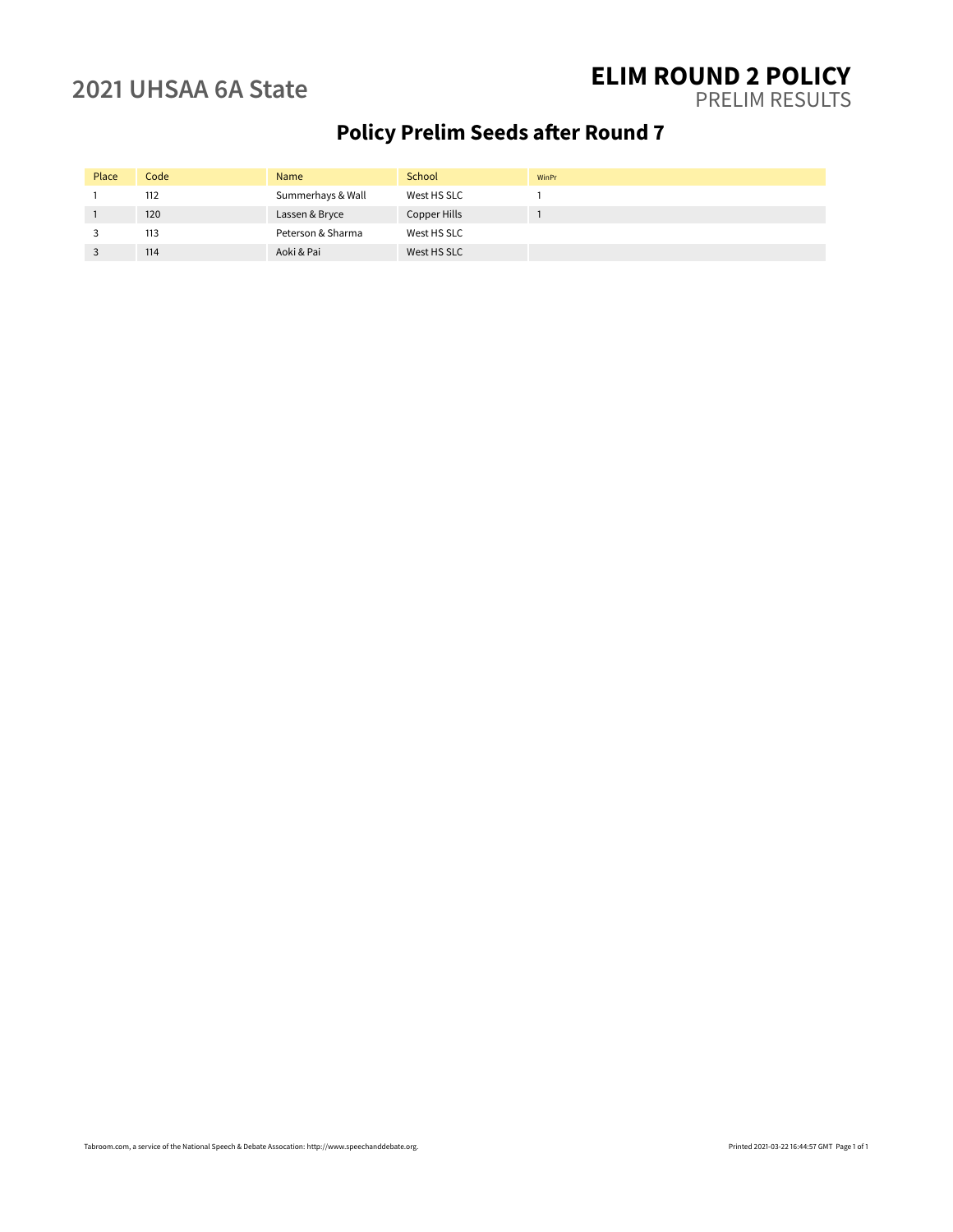## **Lincoln Douglas Prelim Seeds after Round 8**

| Place | Code | Name                  | School       | WinPr |
|-------|------|-----------------------|--------------|-------|
|       | 309  | Sophia Shekar         | Davis        |       |
|       | 308  | <b>Bryn Montierth</b> | <b>Davis</b> |       |

### **Public Forum Prelim Seeds after Round 8**

| Place    | Code | <b>Name</b>     | School      | WinPr |
|----------|------|-----------------|-------------|-------|
|          | 215  | Liu & Taussky   | West HS SLC |       |
| <u>.</u> | 216  | Agarwal & Young | West HS SLC |       |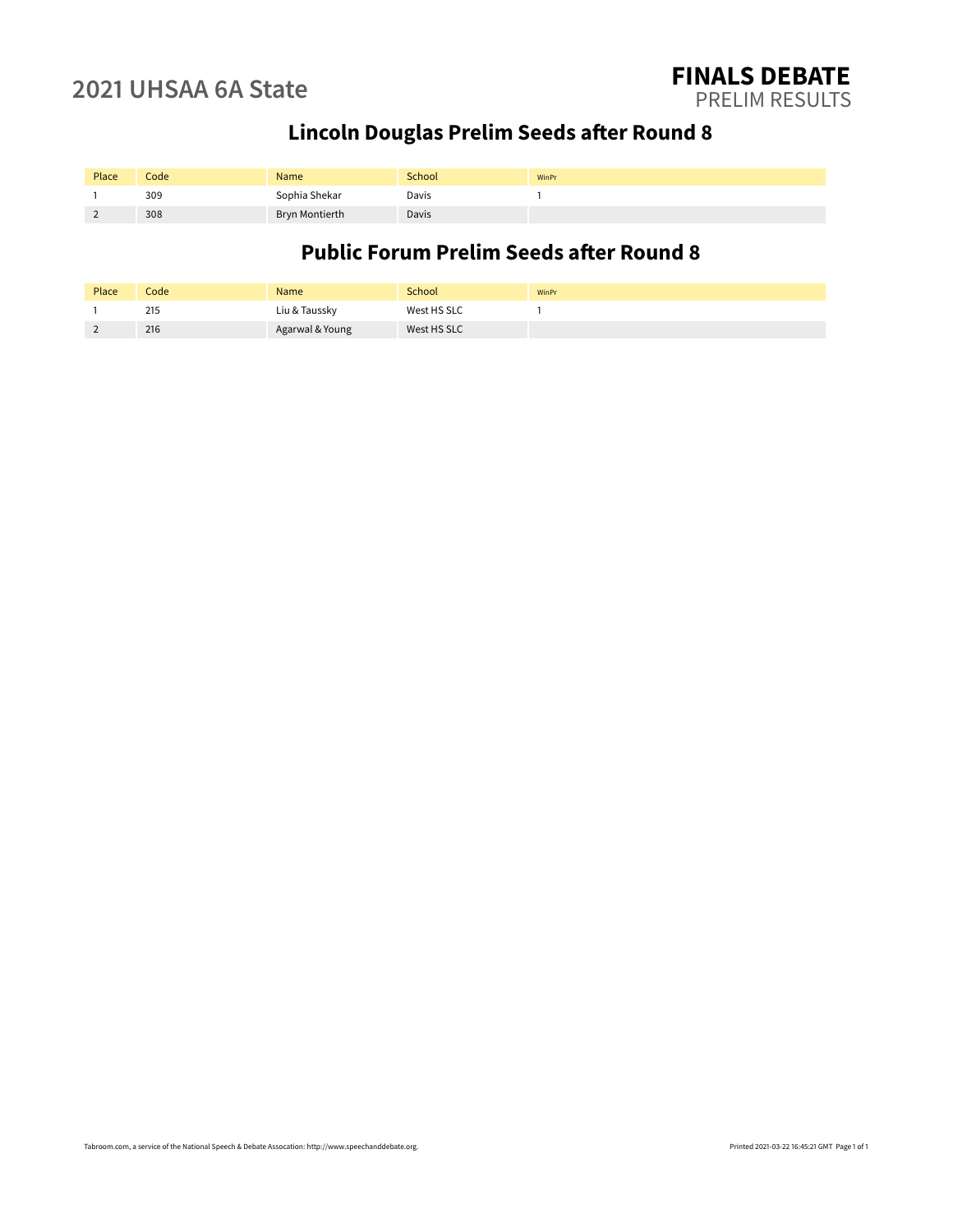## **Lincoln Douglas Prelim Seeds after Round 7**

| Place | Code | Name           | School       | WinPr |
|-------|------|----------------|--------------|-------|
|       | 308  | Bryn Montierth | Davis        |       |
|       | 309  | Sophia Shekar  | <b>Davis</b> |       |
|       | 326  | Amrita Krishna | West HS SLC  |       |
|       | 330  | Kael Whitney   | Cyprus       |       |

### **Public Forum Prelim Seeds after Round 7**

| Place | Code | <b>Name</b>        | School      | WinPr |
|-------|------|--------------------|-------------|-------|
|       | 215  | Liu & Taussky      | West HS SLC |       |
|       | 216  | Agarwal & Young    | West HS SLC |       |
|       | 218  | Liu & Mussett Shaw | West HS SLC |       |
|       | 202  | Hill & Page        | Syracuse    |       |